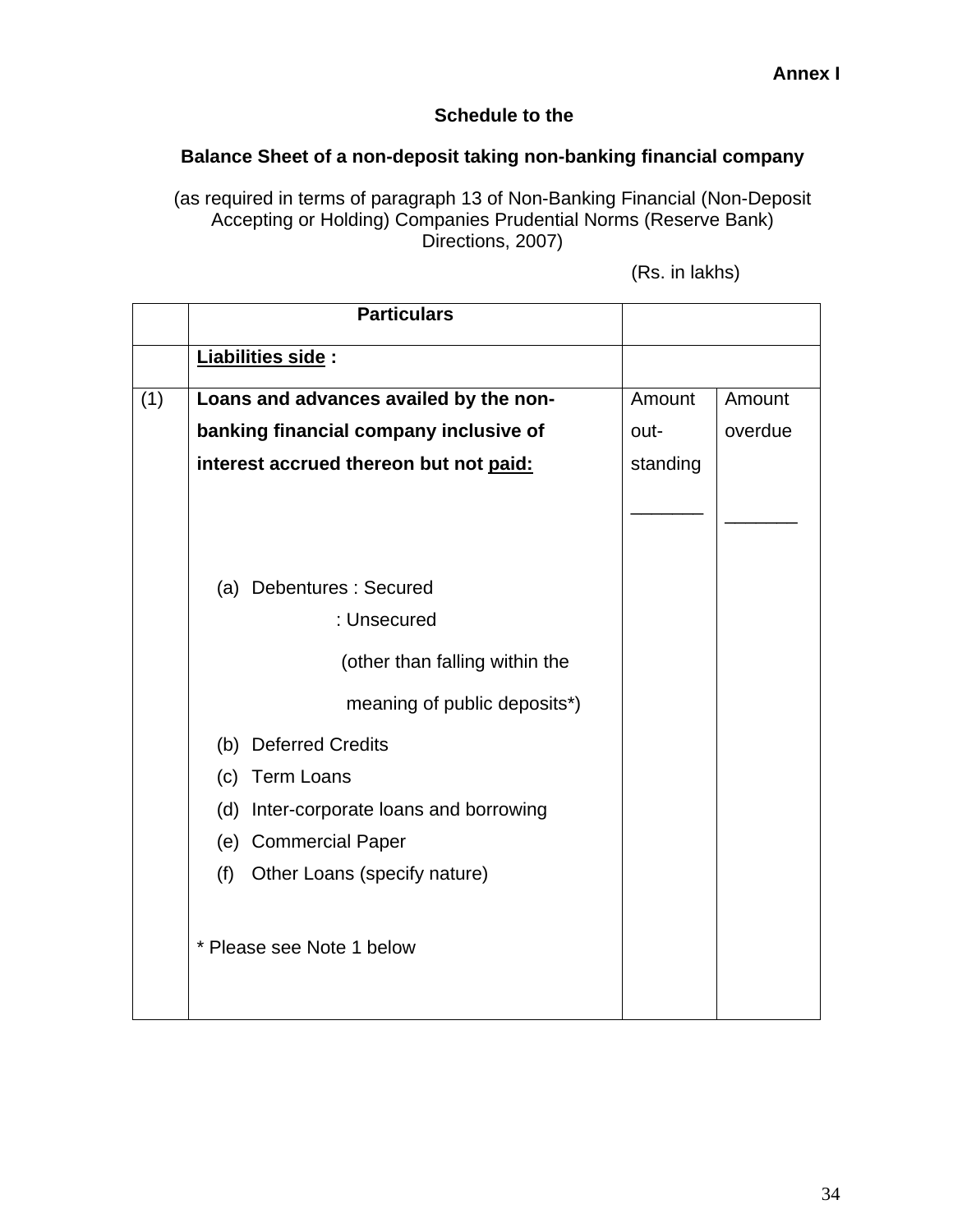| Assets side:                                                 |                    |
|--------------------------------------------------------------|--------------------|
|                                                              | Amount outstanding |
| <b>Break-up of Loans and Advances including</b><br>(2)       |                    |
| bills receivables [other than those included in              |                    |
| $(4)$ below] :                                               |                    |
| (a) Secured                                                  |                    |
| (b) Unsecured                                                |                    |
| (3)<br>Break up of Leased Assets and stock on hire           |                    |
| and other assets counting towards AFC                        |                    |
| activities                                                   |                    |
| (i) Lease assets including lease rentals under               |                    |
| sundry debtors :                                             |                    |
| <b>Financial lease</b><br>(a)                                |                    |
| <b>Operating lease</b><br>(b)                                |                    |
| (ii)<br>Stock on hire including hire charges under           |                    |
| sundry debtors:                                              |                    |
| Assets on hire<br>(a)                                        |                    |
| (b)<br><b>Repossessed Assets</b>                             |                    |
| Other<br><b>AFC</b><br>(iii)<br>loans<br>counting<br>towards |                    |
| activities                                                   |                    |
| (a)<br>Loans where assets have<br>been                       |                    |
| repossessed                                                  |                    |
| (b)<br>Loans other than (a) above                            |                    |
| <b>Break-up of Investments:</b><br>(4)                       |                    |
| <b>Current Investments:</b>                                  |                    |
| Quoted:<br>1.                                                |                    |
| (i) Shares: (a) Equity                                       |                    |
| (b) Preference                                               |                    |
|                                                              |                    |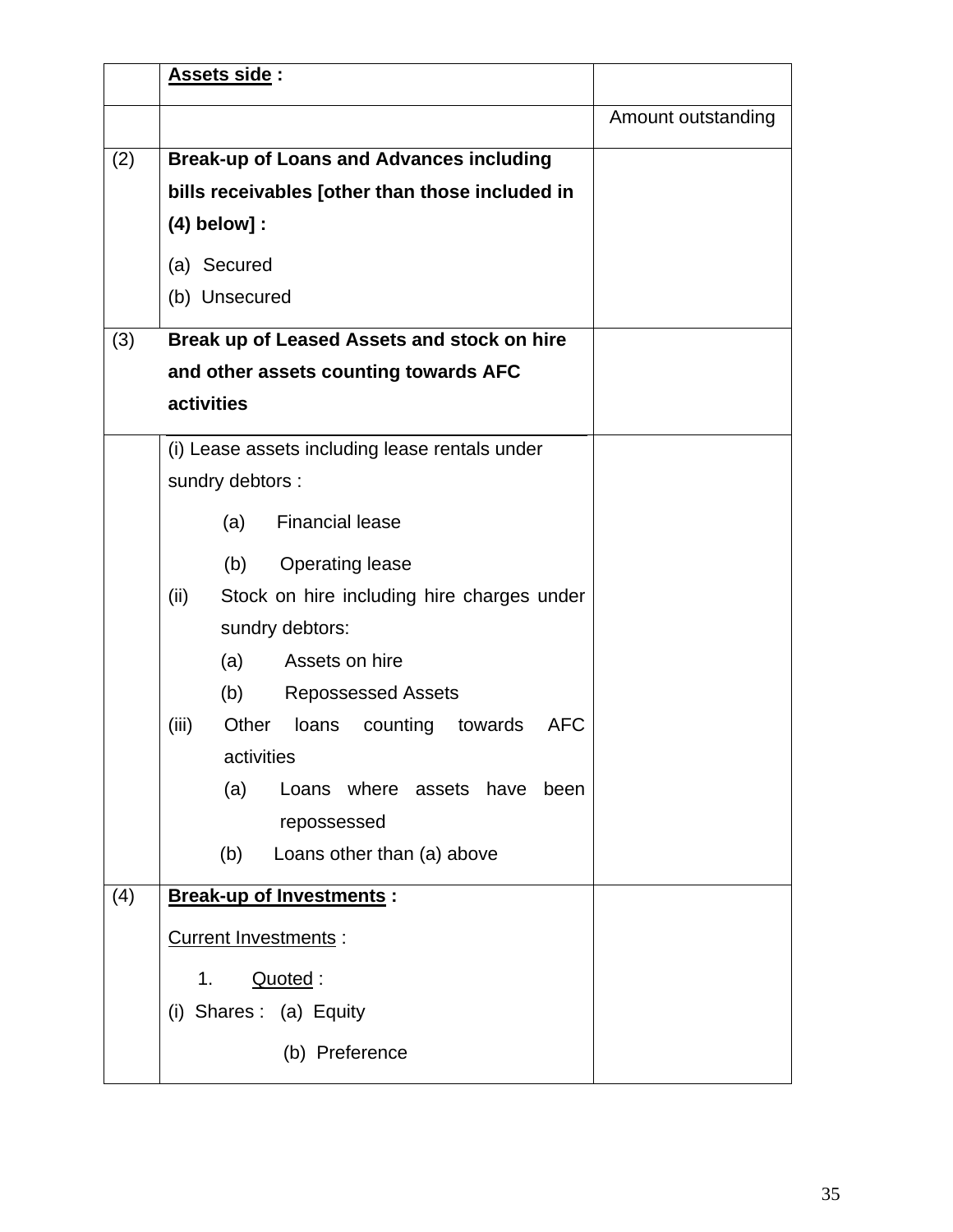| (ii) Debentures and Bonds            |  |
|--------------------------------------|--|
| (iii) Units of mutual funds          |  |
| (iv) Government Securities           |  |
| (v) Others (please specify)          |  |
| 2.<br>Unquoted:                      |  |
| (i)<br>Shares: (a) Equity            |  |
| (b) Preference                       |  |
| Debentures and Bonds<br>(ii)         |  |
| (iii)<br>Units of mutual funds       |  |
| <b>Government Securities</b><br>(iv) |  |
| (v)<br>Others (please specify)       |  |
| Long Term investments :              |  |
| 1.<br>Quoted:                        |  |
| (i)<br>Shares: (a) Equity            |  |
| (b) Preference                       |  |
| <b>Debentures and Bonds</b><br>(ii)  |  |
| Units of mutual funds<br>(iii)       |  |
| <b>Government Securities</b><br>(iv) |  |
| (v)<br>Others (please specify)       |  |
| 2.<br>Unquoted:                      |  |
| Shares: (a) Equity<br>(i)            |  |
| (b) Preference                       |  |
| (ii) Debentures and Bonds            |  |
| (iii) Units of mutual funds          |  |
| (iv) Government Securities           |  |
| (v) Others (please specify)          |  |
|                                      |  |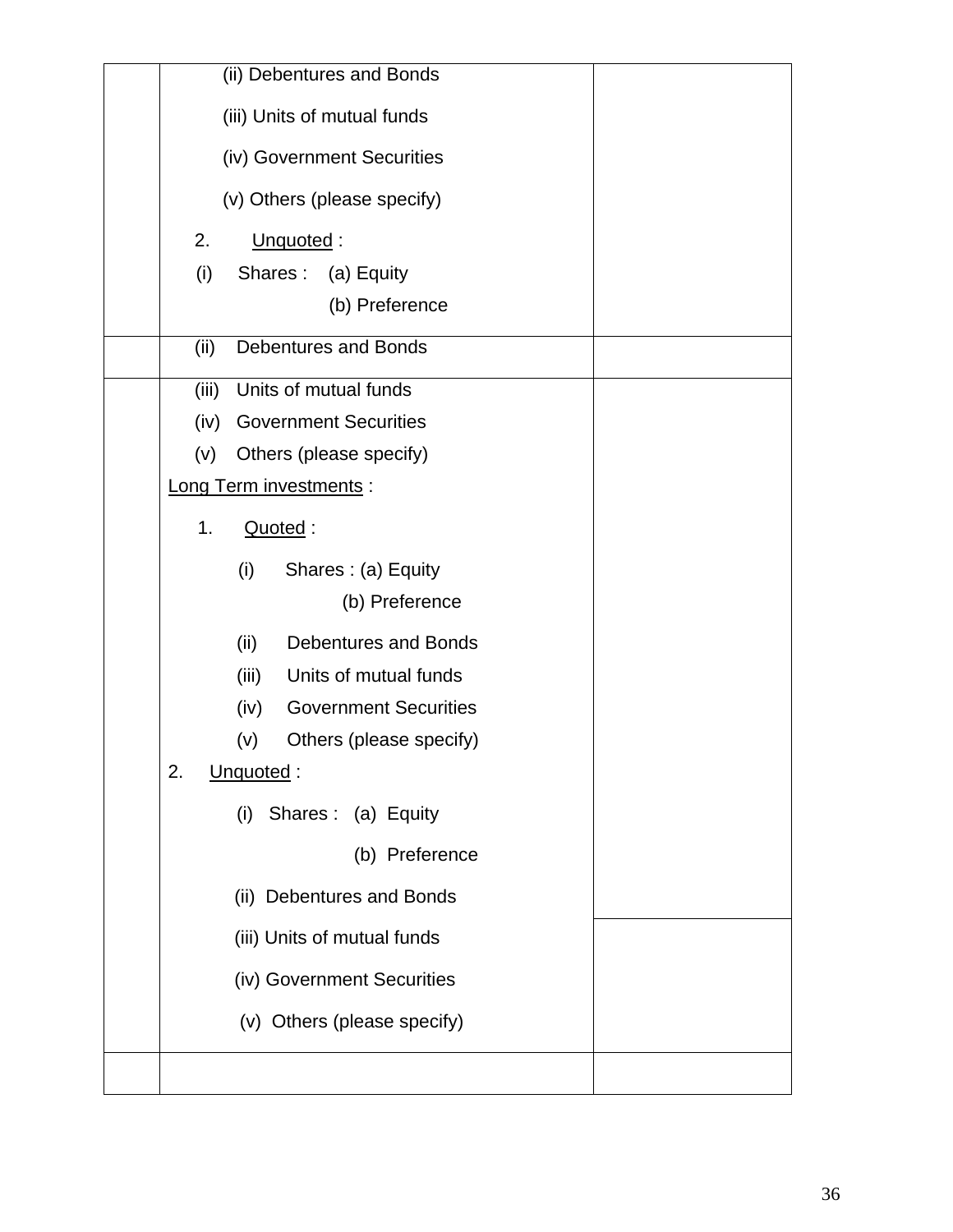| (5) | Borrower group-wise classification of assets financed as in (2) and |                          |                      |                   |  |
|-----|---------------------------------------------------------------------|--------------------------|----------------------|-------------------|--|
|     | $(3)$ above :                                                       |                          |                      |                   |  |
|     | Please see Note 2 below                                             |                          |                      |                   |  |
|     | Category                                                            | Amount net of provisions |                      |                   |  |
|     |                                                                     | Secured                  | Unsecured            | Total             |  |
|     | 1. Related Parties **                                               |                          |                      |                   |  |
|     | (a) Subsidiaries                                                    |                          |                      |                   |  |
|     | (b) Companies in the same                                           |                          |                      |                   |  |
|     | group                                                               |                          |                      |                   |  |
|     | (c) Other related parties                                           |                          |                      |                   |  |
|     | 2. Other than related parties                                       |                          |                      |                   |  |
|     | Total                                                               |                          |                      |                   |  |
| (6) | Investor group-wise classification of all investments (current and  |                          |                      |                   |  |
|     | long term) in shares and securities (both quoted and unquoted):     |                          |                      |                   |  |
|     | Please see note 3 below                                             |                          |                      |                   |  |
|     | Category                                                            |                          | Market Value / Break | <b>Book Value</b> |  |
|     |                                                                     |                          | up or fair value or  | (Net of           |  |
|     |                                                                     |                          | <b>NAV</b>           | Provisions)       |  |
|     | 1. Related Parties **                                               |                          |                      |                   |  |
|     | (a) Subsidiaries                                                    |                          |                      |                   |  |
|     | (b) Companies in the same                                           |                          |                      |                   |  |
|     | group                                                               |                          |                      |                   |  |
|     | (c) Other related parties                                           |                          |                      |                   |  |
|     | 2. Other than related parties                                       |                          |                      |                   |  |
|     | <b>Total</b>                                                        |                          |                      |                   |  |

\*\* As per Accounting Standard of ICAI (Please see Note 3)